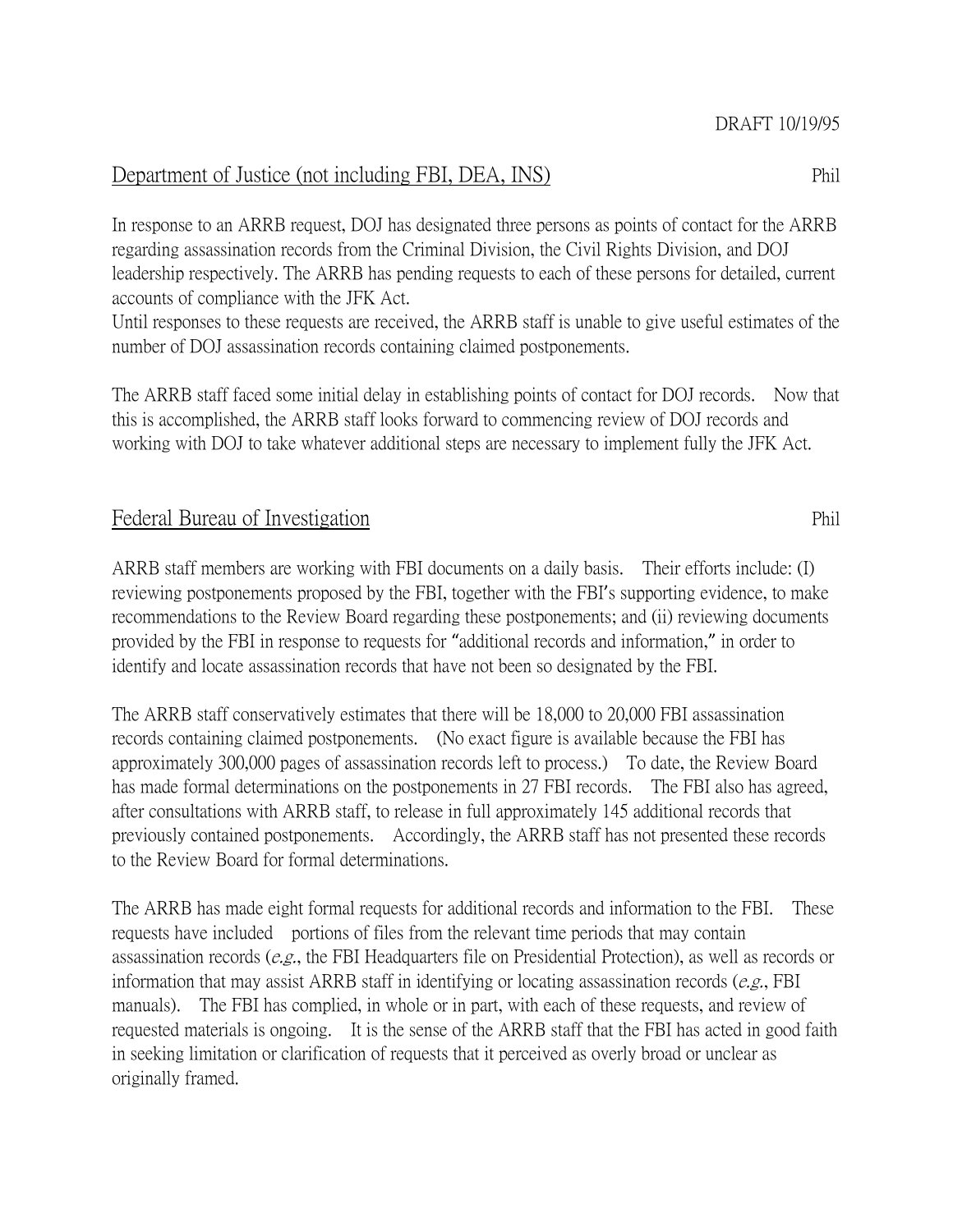After reviewing materials provided in response to one of these requests, the Review Board designated FBI Headquarters file 92-3171 for the period January 1, 1960 through January 1, 1963, as an assassination record. (The FBI had acknowledged that this file constitutes an assassination record from 1963 forward.) This file pertains to organized crime figure Sam Giancana.

On the whole, the ARRB staff views its day-to-day relations with FBI personnel as cooperative and productive. However, there has been considerable delay in obtaining from the FBI meaningful evidence in support of its proposed redactions. Although the ARRB wishes to afford the FBI every opportunity to present its justifications for continuing to withhold information in assassination records, difficulties with this process appear to be the greatest impediment to discharging the ARRB's responsibilities as to FBI records.

#### Main Treasury Dennis

To date, the Treasury Department has not identified any assassination records, with or without redactions or postponements. The Department did not conduct a file search for any such records. ARRB staff conducted a review of the file inventories and identified approximately two cubic feet of assassination records held at the Federal Record Center at Suitland. Treasury Records Personnel have been cooperative in retrieving and allowing access to those records.

# Department of Defense (includes OSD, Army, Navy, Marine Corps & Air Force) Doug

To date, no redacted documents have been identified by any uniformed service or component of the Department of Defense. In April of 1993, in response to the JFK Act, the Army requested all of its activities search for assassination-related documents; three Army activities identified assassination documents and transferred same to the U.S. Army Information Systems Command at Fort Huachuca, Arizona, pending transfer to NARA. As ARRB can best determine, neither OSD nor any of the other uniformed services has taken similar steps.

Accordingly, on August 30, 1995 ARRB requested that DOD and the Departments of the Navy and Air Force issue DOD-wide and service-wide directives informing all activities of the requirements of the JFK Act and requesting that each activity canvass its records in a search for assassination documents. While awaiting DOD and Service compliance with this request, ARRB has compiled, in draft form, detailed requests for additional information which will be forwarded to DOD, Army, Navy (and Marine Corps), and the Air Force during FY 1996. ARRB has every reason to expect that when issued, our requests for additional information will result in the identification of additional military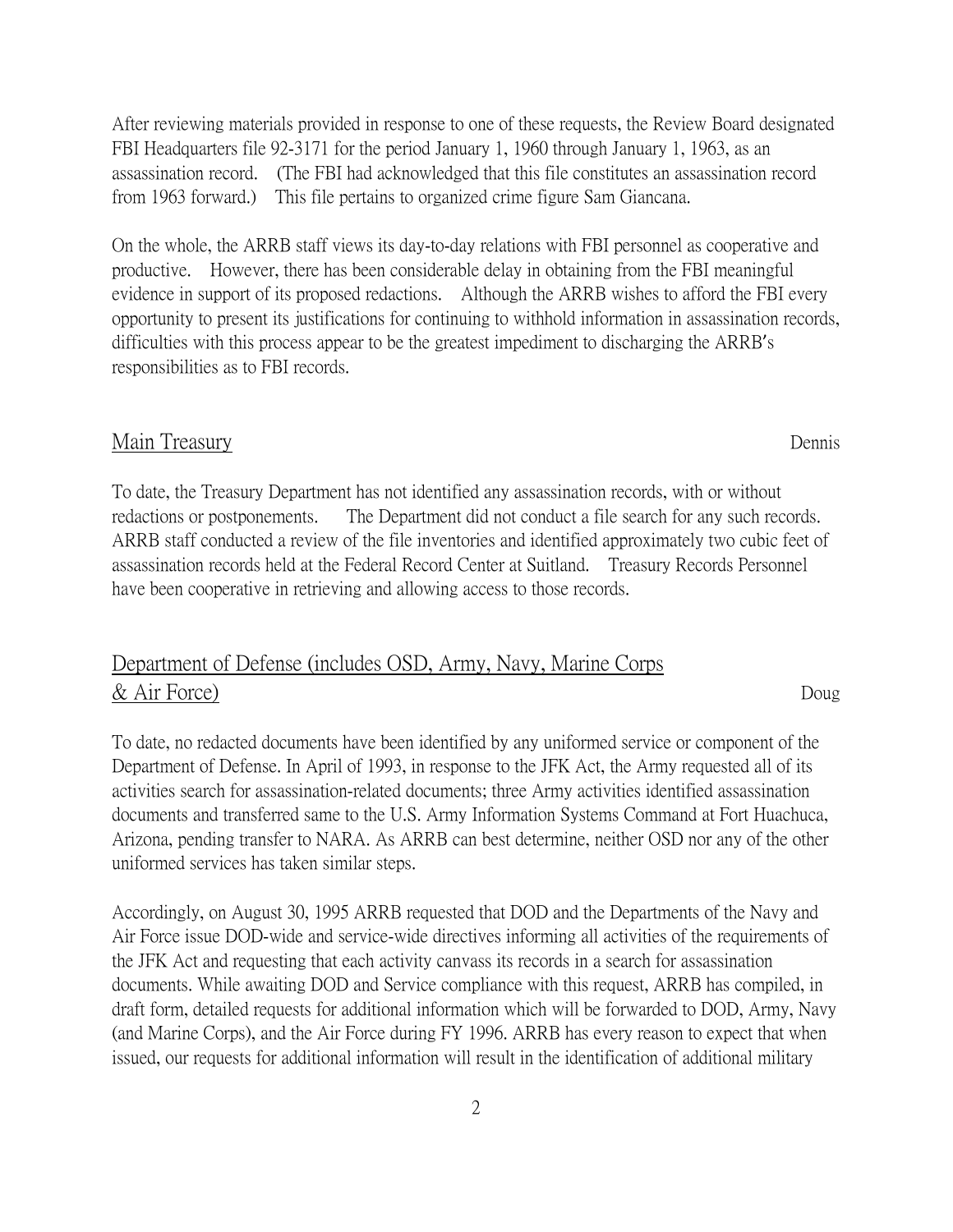records for the JFK Collection, some of which are likely to be redacted or postponed.

### Central Intelligence Agency Mary

Since April 1995, ARRB has made significant progress in determining which, among the millions of redactions that CIA took in documents turned over to NARA under the JFK Act, it can now safely release. This has been an enormous task, involving research into hundreds of names, numbers, pseudonyms, and cryptonyms, and the release of a large portion of these, especially those concerned with CIA's Mexico City operations. Although a huge number of redacted CIA documents remains to be reviewed by ARRB (cite Barry's figures), many of the issues in these unreviewed documents have already been resolved in the 160 CIA documents that ARRB has released since June, and we expect that most of the major remaining issues will be resolved within the next few months. This will make possible a sharp increase in the Board's review of documents by 1996.

#### Department of State Mary

Since most of State Department's records dealing with the JFK assassination, such as its Warren Commission-related records, were retired to NARA before the JFK Act, this left relatively few records--approximately 5000--to be reviewed under the Act's terms. Of these, almost 95% have been opened in full. Approximately 2% are still on referral with other agencies, while only a little over 3% contain postponed material to be reviewed by ARRB. DOS is keeping current on those documents still on referral and has recently released in full a small collection of records which ARRB staff located in DOS files. Following discussions with ARRB staff, DOS is also re-reviewing a small collection of records from the Passport Office. The Department's recent initiation of contact with the governments of Russia and Belarus in the attempt to locate additional documents related to the JFK assassination is an especially important forward step in helping ARRB attain its statutorily-mandated mission. ARRB appreciates all these evidences of DOS's cooperation in the ongoing process of collection and review.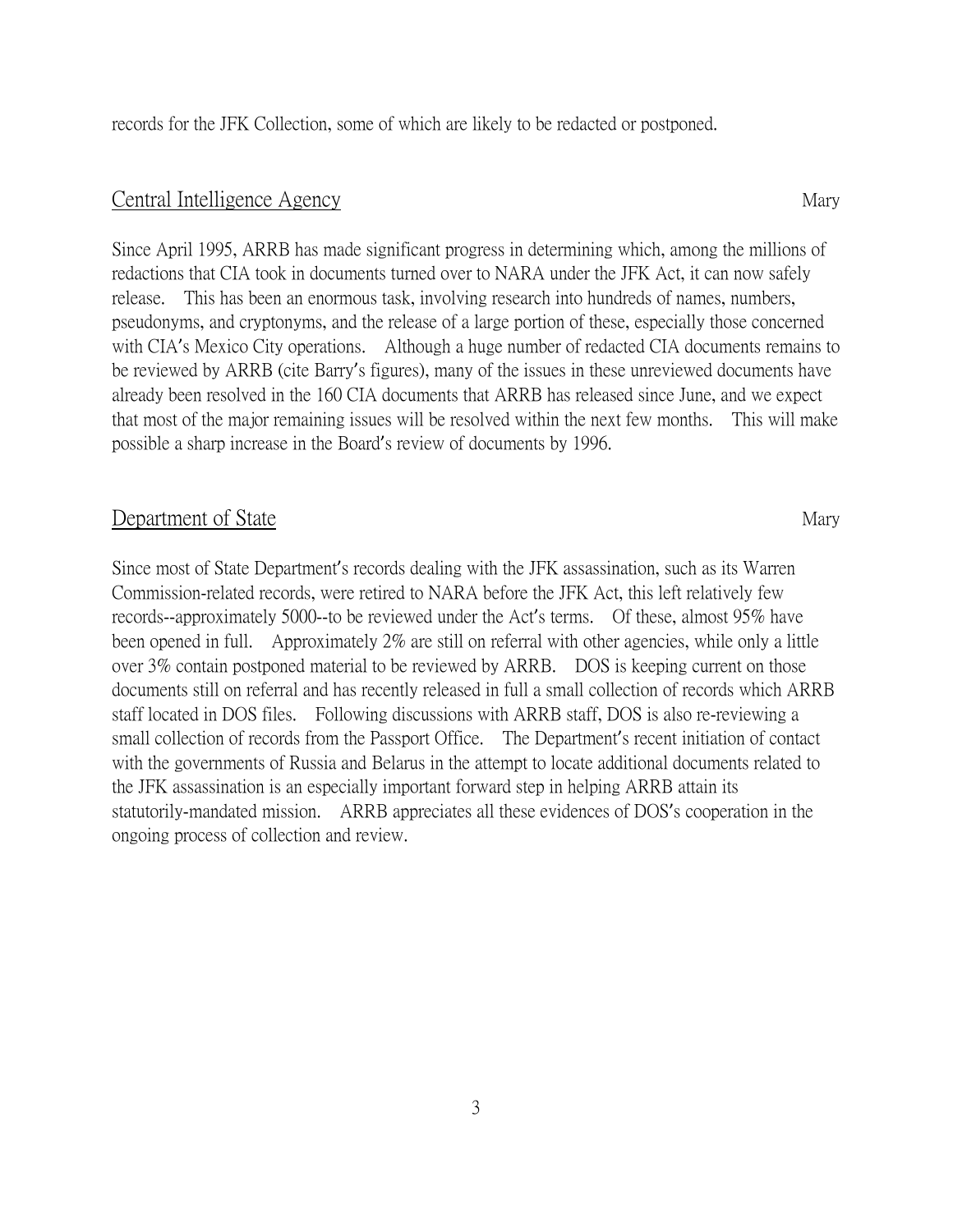Overall, the Review Board is establishing a good working relationship with the United States Customs Service. The Customs Service designated the Director of the Office of Administration within the Office of Investigations to oversee the search for assassination records. Review Board staff members first met with the Director and his staff in July, 1995. At that meeting, Mr. London indicated that Customs had not begun its search for records, but that it had been aware of its obligations under the JFK Act for over a year. Soon after the July meeting, however, Customs assigned Bruce Miller to search for records and to interact with the Review Board on a regular basis.

Mr. Miller met with our staff in August. At that time, the only assassination records Customs had located were those records referred to it by other agencies. Customs received at least 15 envelopes of referred documents, and it has approved full release of all of those documents. Mr. Miller is not optimistic that other Customs assassination records are extant for the following reasons:

- The current record destruction policy at Customs states in part that Customs will destroy all documents over 20 years old. The policy applies to both headquarters and field office files. However, some documents may have survived destruction. In 1975, the Customs Service headquarters moved to its present location. During the move, most divisions within Customs shipped their files to the Federal Records Center in unlabeled and **undated** boxes. Because the boxes did not have dates, Federal Records Center employees may not have destroyed the documents according to schedule. However, for the same reason, the Customs Service in conjunction with the Review Board, will have a difficult time determining which boxes may contain assassination records.
	- Another complicating fact is that the Customs Service did not establish its central filing system until 1971, so both the Customs Service and the Review Board are trying to find out how pre-1971 files were maintained.

Members of the Review Board staff will be going to Federal Records Centers with Mr. Miller to review any boxes of documents that may still be intact. In addition, Mr. Miller promised to continue his efforts contact current and retired Customs agents who worked at headquarters and in the Customs field offices during the relevant time period. Finally, the Review Board has asked the Customs Service to keep track of all tasking memoranda it has issued to the various divisions within Customs in its effort to find assassination records.

## Secret Service Joan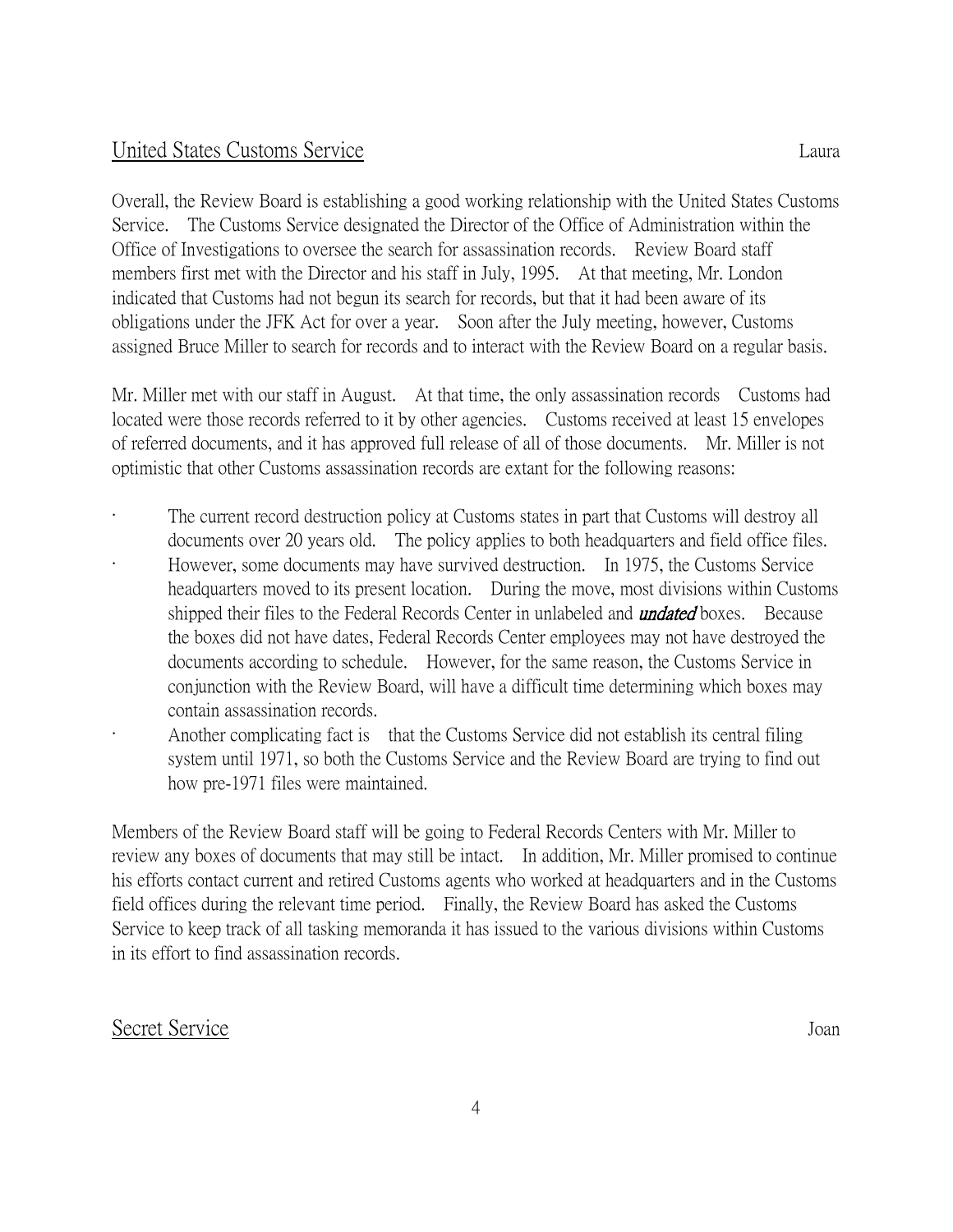Since January, 1995, when ARRB staff first contacted representatives of the Secret Service regarding compliance with the JFK Act, the Secret Service has sent a total of 159 White House detail shift reports for the period November 1, 1963-November 23, 1963, to the National Archives. The Chief of the Policy Analysis and Records Systems section, John Machado, sent these shift reports on September 22, 1995. In spite of repeated inquiries, personal meetings, and letters, John Machado has not only failed to undertake a thorough search of all Secret Service holdings; he has also misrepresented the content and nature of Secret Service materials to ARRB staff. The most serious delinquency demonstrated by the Secret Service was the destruction of two boxes of Protective Reports for President Kennedy in the 1961-1963 period, as well as the destruction of similar materials from the Johnson and Eisenhower presidencies. John Machado and others ( whom he has repeatedly refused to name) authorized the destruction of the Kennedy Protective Reports *after the passage of* the JFK Act: these records were destroyed at the Washington National Records Center in January, 1995, only 8 days before the first ARRB contact with the Secret Service. The Assassination Records Review Board is continuing its investigation of this matter.

While the destruction of records is the most dramatic instance of Secret Service resistance to the requirements of the JFK Act and to the ARRB's efforts to encourage compliance, additional examples suggest a pattern of noncooperation. Since the Secret Service has denied direct access to ARRB staff to its holdings at Centre Pointe as well as other records sites, it is impossible to say how many assassination records remain to be identified and reviewed. Although ARRB staff were shown some materials from Centre Pointe and were allowed to suggest that these materials included assassination records, we still have no evidence that any records from Centre Pointe are under review by the Secret Service. The Secret Service has limited its estimate of potentially reviewable records to its still surviving holdings at the National Records Center and has suggested that 100 cubic feet of material remains to be examined. At a meeting attended by ARRB staff with 5 representatives from the Secret Service held on August 16, 1995, Assistant Director W. Ralph Basham stated that the Secret Service (through its FOIA office) would begin to send materials referred to the Secret Service from the House Select Committee on Assassinations back to the National Archives at the beginning of September, 1995. The ARRB has only recently learned that some of the referred HSCA materials have been returned to the Archives. None of these materials have been stamped with the appropriate classification status, and the Secret Service has not provided the ARRB with RIFs or computer discs. We have no indication of how many records from the HSCA may contain redactions. Since the Secret Service, at the apparent suggestion of John Machado, seems to be developing a pattern of avoiding the ARRB as much as possible, no representative has submitted any Secret Service records for review at ARRB meetings( despite an invitation to do so) nor has anyone from the Secret Service ever provided any discs listing the status of Secret Service documents. In short, the Secret Service has yet to establish an efficient internal structure designed to meet the requirements of the JFK Act in a timely manner.